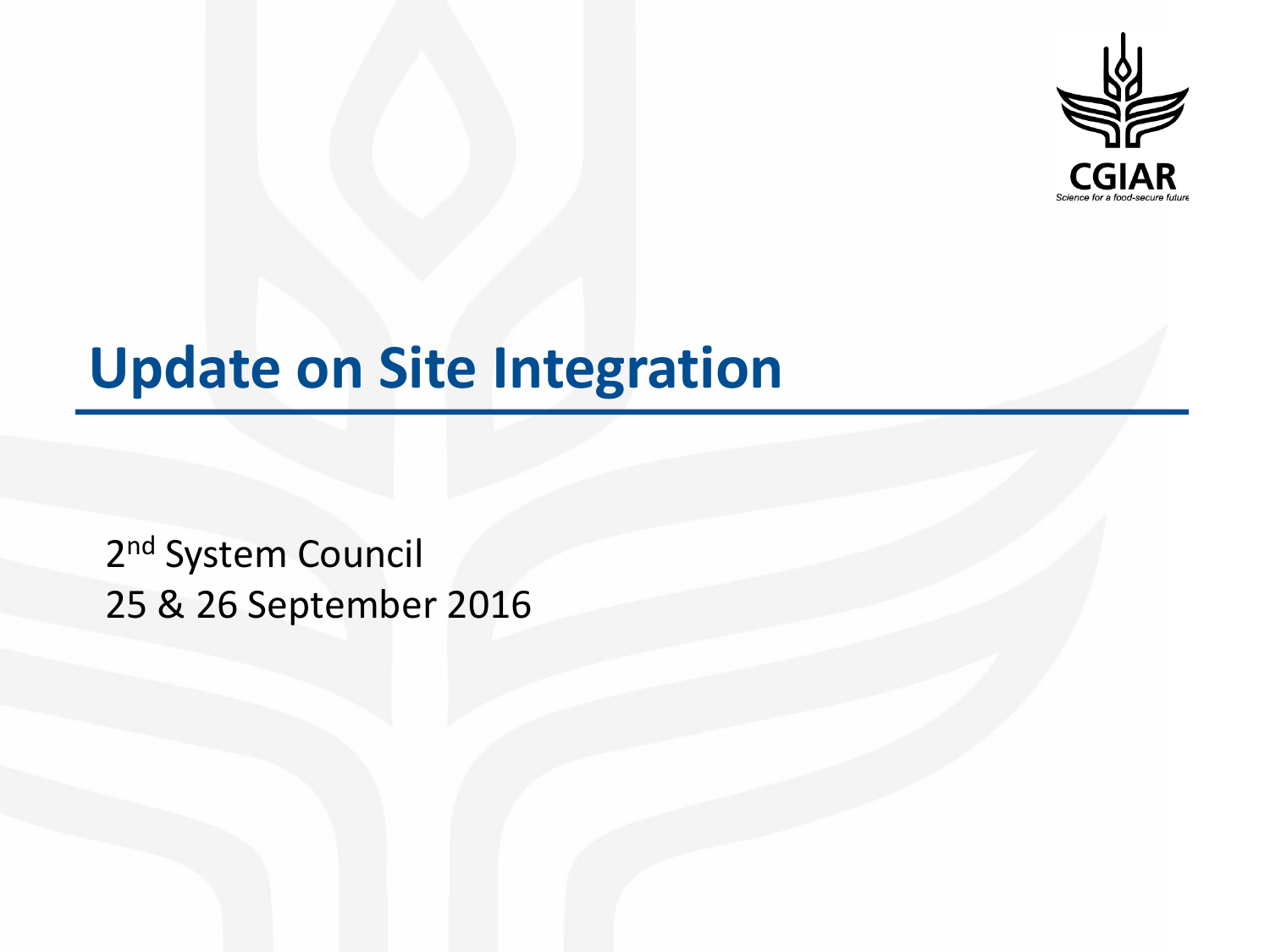

## **Working towards 5 key objectives**

- 1. Establishing and sustaining (mechanisms for) **coordination** among CGIAR parties
- **2. Engaging** with national actors and agencies along the whole impact pathway
- **3. Aligning** CGIAR goals and interventions with Country strategic plans
- 4. Embarking on **collaborative** research and development activities
- 5. Enhancing **efficiencies** of operation of CGIAR entities in each **Country**
- → *Twenty* (20) selected **countries** as well as efforts in additional *countries*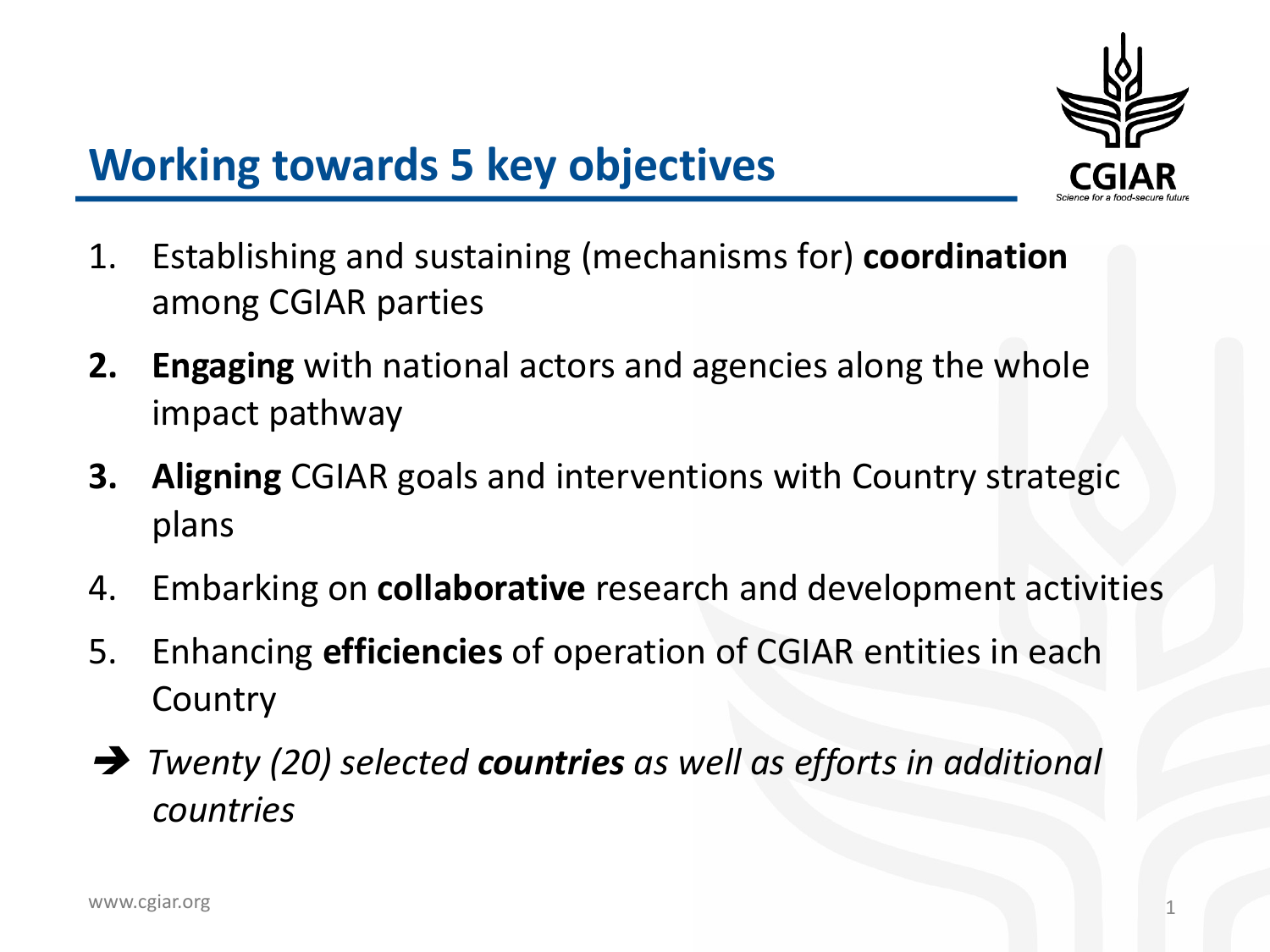

## **Progress to date**

- **Director Generals** confirmed site integration as an important approach for  $2<sup>nd</sup>$  phase CRP Portfolio (May 2015 Windsor, UK).
- **Science Leaders** designed the initiative (June-August 2015); reviewed it and developed way forward (June 2016, Montpellier)
- Site Integration Task Force (Center, CRP, System Management Office) set up to facilitate process
- 'Country Teams' formed and coordination mechanisms initiated (or existing ones made use of). National Consultations held in all countries September 2015 to April 2016.
- Strategies in **Site Integration Plans** (17 submitted) and **CRP2 proposals**
- More information can be found at: http://gcard3.cgiar.org/cgiar-siteintegration/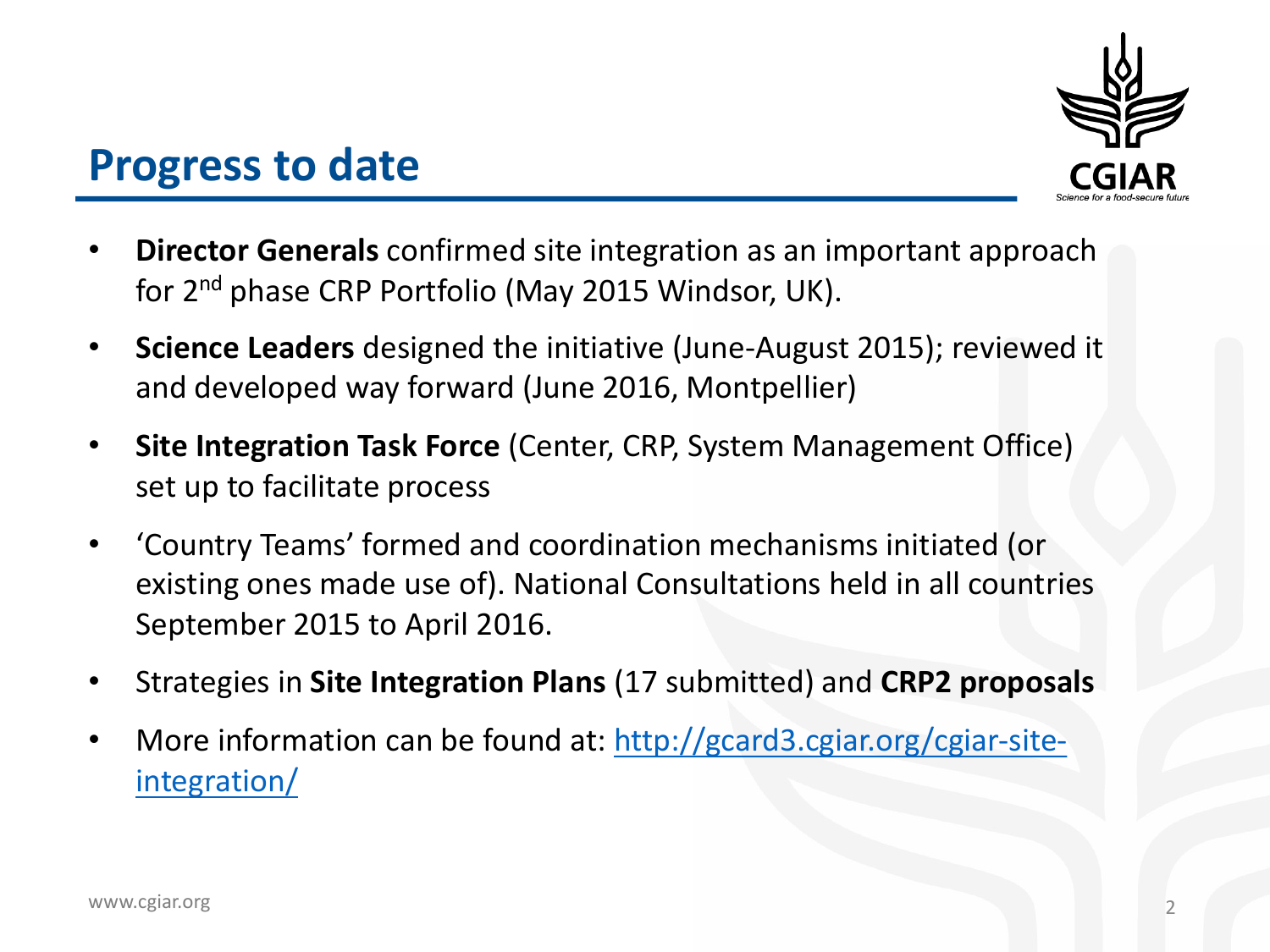

- 1. Strengthen CGIAR coordination function and national engagement through dedicated resources and capacity
	- $\circ$  Milestone: Link with donor platforms in countries to support evidencebased development processes (e.g. Malawi, Bangladesh, Ethiopia)
- 2. Carry out **collaborative research and development** programs in country
	- $\circ$  Milestone: USAID Feed the Future style program; EC country level support
- 3. Harmonize approach to SRF and SDG **monitoring at country level** 
	- o Milestone: link with Integrated Framework for a Performance Management System for CGIAR Research (IFPMS) and SPIA country baselines and monitoring
- 4. Coordinate **policy engagement, CapDev and other delivery** activities
	- $\circ$  Milestone: co-development of products and processes (e.g. publications, events)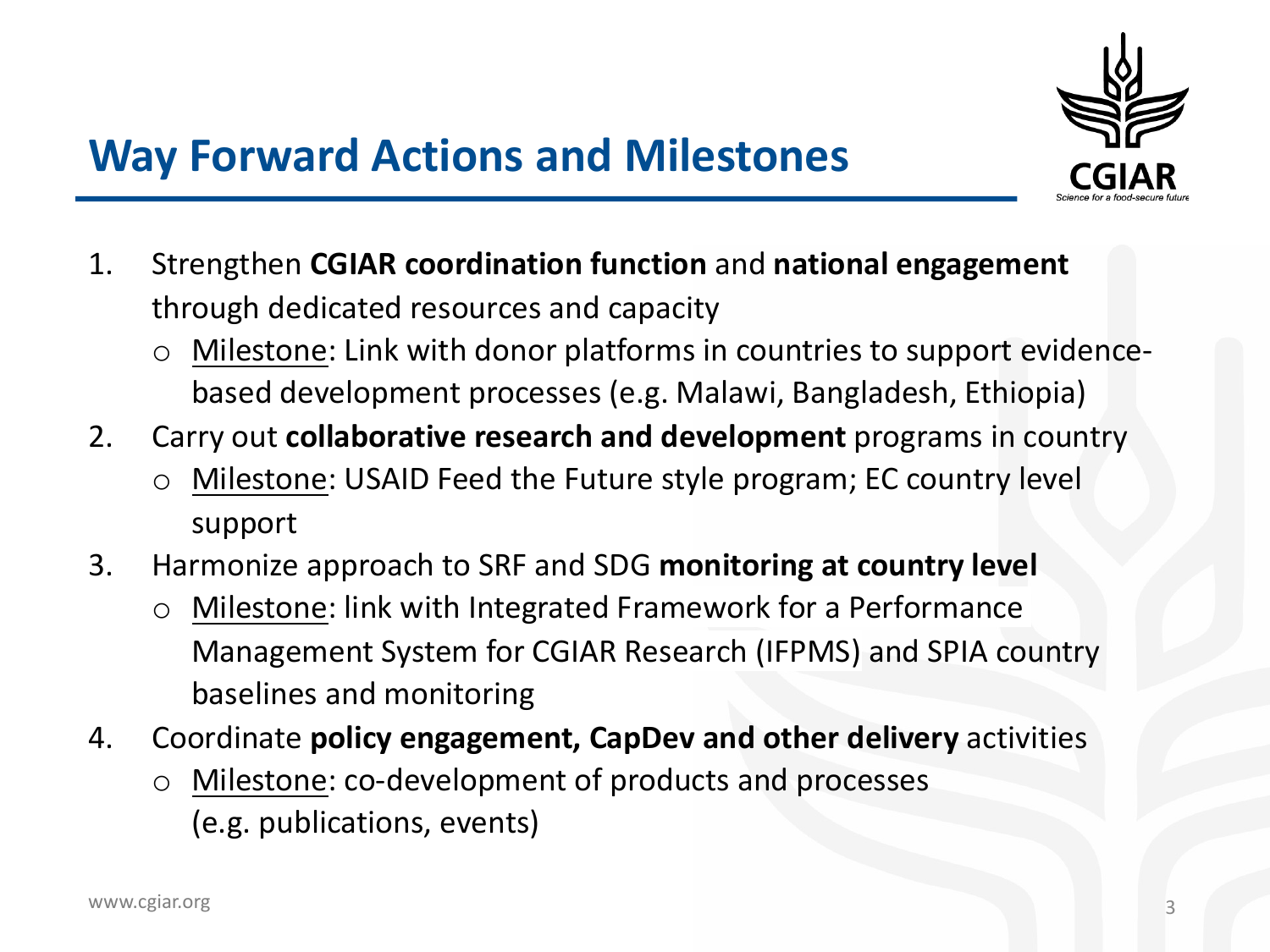## **Site Integration Countries and Coordinating Centers**



#### **Countries and coordinating center:**

- Bangladesh IRRI / WorldFish
- Ethiopia ILRI
- Nicaragua CIAT
- Nigeria IITA
- Tanzania IITA
- Vietnam CIAT, ICRAF as co-lead

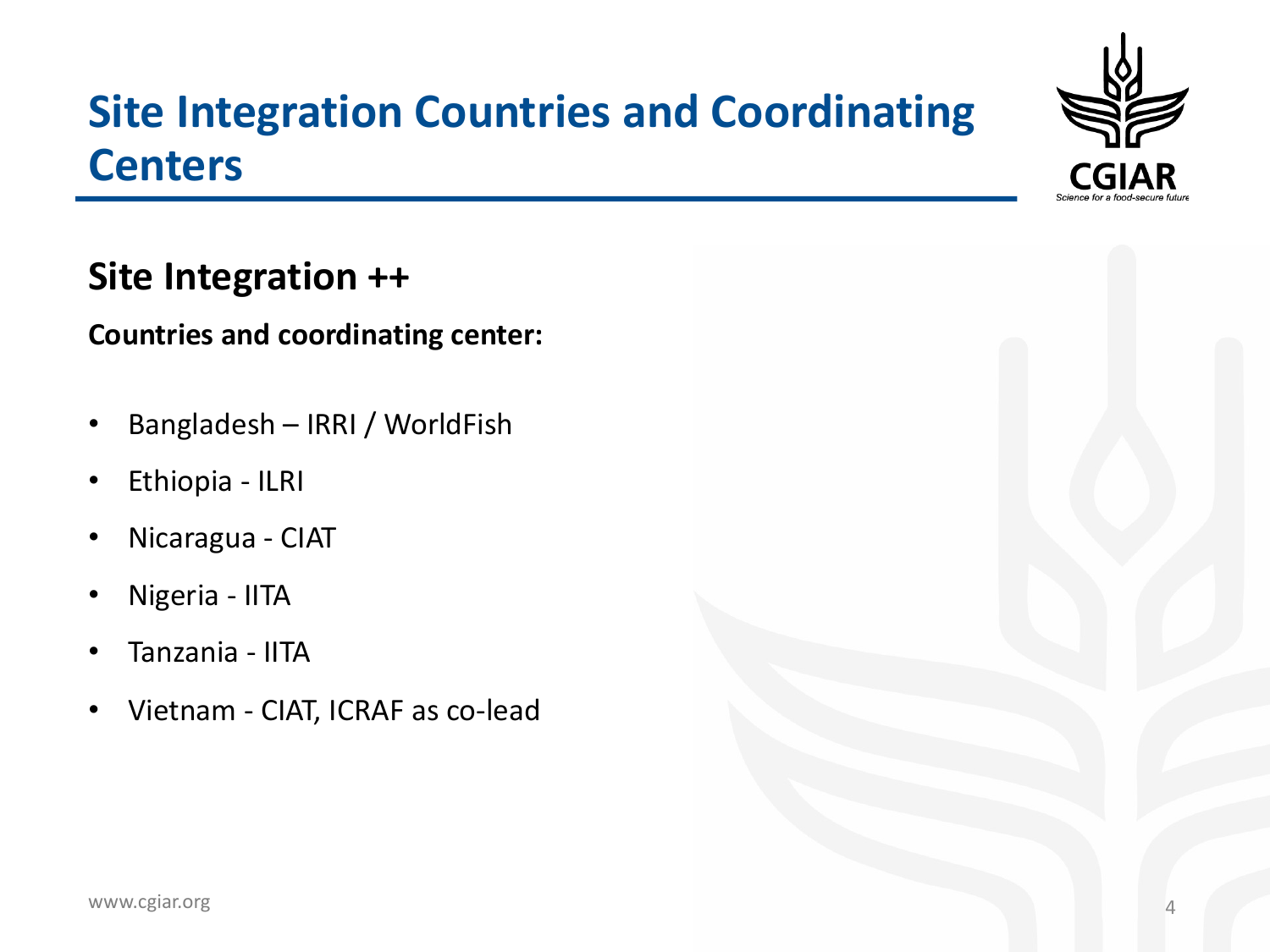## **Site Integration Countries and Coordinating Centers**

## **Site Integration +**

#### **Countries and coordinating center:**

- Burkina Faso CIFOR
- $Cameron ICRAF$
- Democratic Republic of Congo IITA
- $\cdot$  Ghana IWMI
- India ICRISAT
- Kenya ICRAF
- $\bullet$  Malawi CIP
- Mali ICRISAT
- Mozambique  $CIP$
- Nepal IWMI and CIMMYT (co-lead)
- Niger ICRISAT
- Rwanda  $CIP$
- Uganda Bioversity (CIP and Bioversity will rotate each 2 years)
- Zambia CIMMYT